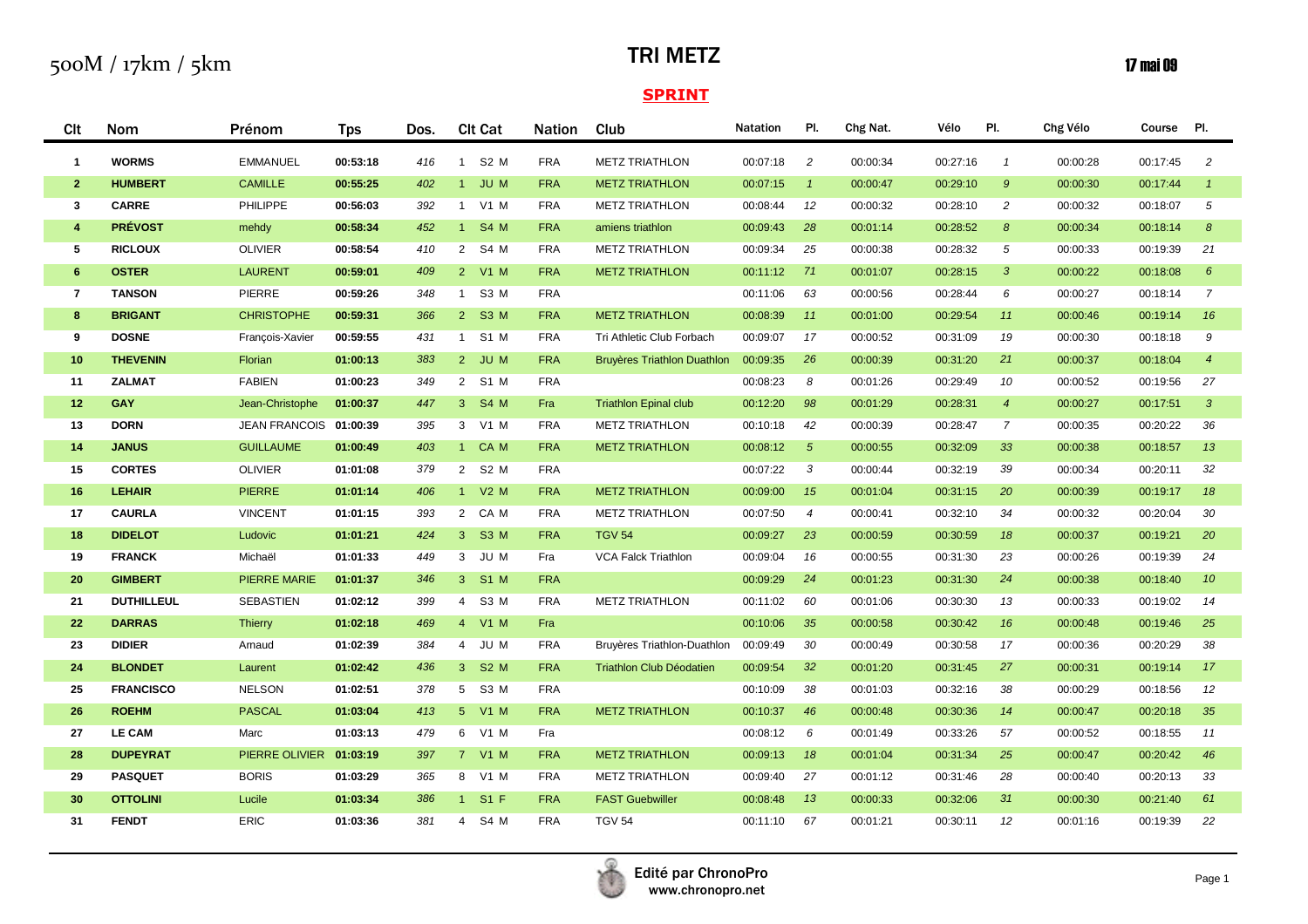## TRI METZ

## $\mathbf{17}$  mai 09

| Clt | Nom                    | Prénom          | <b>Tps</b> | Dos. | <b>Clt Cat</b>                | <b>Nation</b> | Club                              | <b>Natation</b> | PI.            | Chg Nat. | Vélo     | PI. | Chg Vélo | Course   | PI. |
|-----|------------------------|-----------------|------------|------|-------------------------------|---------------|-----------------------------------|-----------------|----------------|----------|----------|-----|----------|----------|-----|
| 32  | <b>FICK</b>            | <b>MAURICE</b>  | 01:03:44   | 375  | 5 S4 M                        | <b>FRA</b>    | <b>VCA Falck Triathlon</b>        | 00:11:35        | 79             | 00:01:10 | 00:30:38 | 15  | 00:00:44 | 00:19:39 | 23  |
| 33  | <b>MATHIEU</b>         | Jean-Yves       | 01:04:51   | 485  | 2 V2 M                        | Fra           |                                   | 00:09:47        | 29             | 00:00:43 | 00:31:37 | 26  | 00:00:39 | 00:22:07 | 68  |
| 34  | <b>CORBOLIN</b>        | <b>Xavier</b>   | 01:05:43   | 465  | 4 S2 M                        | Fra           |                                   | 00:11:36        | 80             | 00:01:16 | 00:32:59 | 46  | 00:00:44 | 00:19:10 | 15  |
| 35  | <b>THOMAS</b>          | <b>ELOI</b>     | 01:05:49   | 343  | 4 S1 M                        | <b>FRA</b>    |                                   | 00:08:16        | $\overline{7}$ | 00:01:47 | 00:33:46 | 63  | 00:00:50 | 00:21:12 | 54  |
| 37  | <b>ODILE</b>           | <b>LAURENT</b>  | 01:05:53   | 377  | 6 <sup>1</sup><br><b>S3 M</b> | <b>FRA</b>    |                                   | 00:10:08        | 36             | 00:01:17 | 00:33:27 | 58  | 00:00:41 | 00:20:22 | 37  |
| 36  | <b>HACQUARD</b>        | <b>JULIEN</b>   | 01:05:53   | 341  | 5 <sub>5</sub><br>S2 M        | <b>FRA</b>    |                                   | 00:09:21        | 20             | 00:01:16 | 00:31:29 | 22  | 00:00:42 | 00:23:07 | 84  |
| 38  | <b>BIANCO</b>          | Julien          | 01:05:54   | 425  | 6 S2 M                        | Fra           | <b>TGV54</b>                      | 00:10:52        | 55             | 00:01:43 | 00:32:38 | 44  | 00:00:32 | 00:20:10 | 31  |
| 39  | <b>ADAM</b>            | Olivier         | 01:06:08   | 388  | 6 S4 M                        | <b>FRA</b>    | <b>GERARDMER TRIATHLON</b>        | 00:10:52        | 56             | 00:01:22 | 00:32:26 | 42  | 00:00:42 | 00:20:49 | 47  |
| 40  | <b>LAURENT</b>         | <b>Benoit</b>   | 01:06:17   | 478  | 7 S3 M                        | <b>FRA</b>    |                                   | 00:10:44        | 51             | 00:01:27 | 00:32:15 | 37  | 00:01:17 | 00:20:36 | 40  |
| 41  | <b>SPINNER</b>         | Christophe      | 01:06:20   | 423  | 9 V1 M                        | Fra           | <b>TCM</b>                        | 00:11:37        | 81             | 00:01:07 | 00:33:39 | 60  | 00:00:42 | 00:19:17 | 19  |
| 42  | <b>DIDION</b>          | <b>ARNAUD</b>   | 01:06:23   | 361  | 5 S1 M                        | <b>FRA</b>    |                                   | 00:10:48        | 52             | 00:01:43 | 00:32:23 | 40  | 00:00:31 | 00:21:00 | 48  |
| 43  | <b>MAURER</b>          | <b>MICHAEL</b>  | 01:06:43   | 352  | 7 S2 M                        | <b>FRA</b>    |                                   | 00:11:17        | 72             | 00:01:51 | 00:32:12 | 35  | 00:00:49 | 00:20:37 | 41  |
| 44  | <b>BOUVIER</b>         | ERIC            | 01:06:52   | 391  | 8 S3 M                        | <b>FRA</b>    | <b>METZ TRIATHLON</b>             | 00:09:52        | 31             | 00:01:11 | 00:34:47 | 77  | 00:00:27 | 00:20:38 | 44  |
| 45  | <b>DIDIER</b>          | Julien          | 01:06:58   | 438  | 8 S2 M                        | Fra           | Triathlon Club Saint Avold        | 00:09:18        | 19             | 00:03:00 | 00:33:24 | 55  | 00:01:28 | 00:19:49 | 26  |
| 46  | <b>PERRY</b>           | Aurélia         | 01:07:01   | 491  | 2 S1 F                        | Fra           |                                   | 00:10:11        | 39             | 00:00:53 | 00:32:24 | 41  | 00:00:33 | 00:23:03 | 83  |
| 47  | <b>LECOMTE</b>         | <b>REGIS</b>    | 01:07:16   | 405  | 7 S4 M                        | <b>FRA</b>    | <b>METZ TRIATHLON</b>             | 00:11:07        | 65             | 00:01:38 | 00:32:02 | 30  | 00:00:42 | 00:21:48 | 62  |
| 48  | <b>KRUSZINSKI</b>      | François        | 01:07:21   | 441  | 3 V2 M                        | Fra           | <b>Triathlon Club Saint Avold</b> | 00:10:50        | 53             | 00:01:27 | 00:33:11 | 52  | 00:00:32 | 00:21:23 | 57  |
| 49  | <b>FERRY</b>           | <b>RAYMOND</b>  | 01:07:31   | 446  | V3 M<br>$\mathbf{1}$          | <b>FRA</b>    | <b>Triathlon Epinal Club</b>      | 00:11:47        | 84             | 00:01:06 | 00:32:14 | 36  | 00:00:51 | 00:21:34 | 59  |
| 50  | <b>DUQUENOIS</b>       | <b>SYLVAIN</b>  | 01:07:46   | 398  | <b>S3 M</b><br>$9^{\circ}$    | <b>FRA</b>    | <b>METZ TRIATHLON</b>             | 00:11:31        | 75             | 00:01:33 | 00:32:36 | 43  | 00:01:01 | 00:21:07 | 51  |
| 51  | <b>CHOUX</b>           | <b>JOHANN</b>   | 01:08:08   | 389  | 10 S3 M                       | <b>FRA</b>    | <b>GERARDMER TRIATHLON</b>        | 00:10:55        | 58             | 00:01:25 | 00:33:07 | 50  | 00:00:45 | 00:21:58 | 67  |
| 52  | <b>MELILLI</b>         | David           | 01:08:12   | 426  | 8 S4 M                        | <b>Lux</b>    | <b>TGV54</b>                      | 00:12:43        | 103            | 00:01:27 | 00:32:07 | 32  | 00:00:48 | 00:21:10 | 52  |
| 53  | <b>HEROLT</b>          | KARL            | 01:08:23   | 357  | S3 M<br>11                    | <b>FRA</b>    |                                   | 00:10:16        | 41             | 00:01:01 | 00:33:53 | 64  | 00:00:42 | 00:22:33 | 74  |
| 54  | <b>SCHROTZEUBERGER</b> | ERIC            | 01:08:36   | 353  | <b>S2 M</b><br>9 <sup>°</sup> | <b>FRA</b>    |                                   | 00:11:10        | 68             | 00:01:35 | 00:31:53 | 29  | 00:00:44 | 00:23:17 | 92  |
| 55  | <b>QUENTIN</b>         | gilles          | 01:09:19   | 493  | 10 V1 M                       | <b>FRA</b>    |                                   | 00:11:03        | 61             | 00:01:40 | 00:32:58 | 45  | 00:00:58 | 00:22:42 | 75  |
| 56  | <b>LUMIA</b>           | David           | 01:09:30   | 480  | <b>S4 M</b><br>9 <sup>°</sup> | Fra           |                                   | 00:10:31        | 44             | 00:01:29 | 00:34:53 | 78  | 00:00:49 | 00:21:50 | 64  |
| 57  | <b>OSTIATTI</b>        | <b>ALAIN</b>    | 01:09:37   | 371  | S4 M<br>10 <sup>1</sup>       | <b>FRA</b>    |                                   | 00:11:09        | 66             | 00:02:03 | 00:34:59 | 81  | 00:00:49 | 00:20:39 | 45  |
| 58  | <b>GRASMUCK</b>        | Philippe        | 01:09:45   | 439  | 11 V1 M                       | Fra           | <b>Triathlon Club Saint Avold</b> | 00:10:51        | 54             | 00:01:24 | 00:34:44 | 75  | 00:00:40 | 00:22:08 | 70  |
| 59  | <b>REMIH</b>           | Sylvain         | 01:09:45   | 444  | 12<br>V1 M                    | Fra           | Triathlon Club Saint Avold        | 00:12:01        | 89             | 00:01:40 | 00:33:01 | 47  | 00:00:41 | 00:22:25 | 72  |
| 60  | <b>DORCKEL</b>         | <b>NINA</b>     | 01:09:47   | 394  | <b>S4 F</b><br>$\sim$         | <b>FRA</b>    | <b>METZ TRIATHLON</b>             | 00:11:06        | 64             | 00:01:13 | 00:33:20 | 53  | 00:00:58 | 00:23:12 | 88  |
| 61  | <b>BLAISE</b>          | <b>FREDERIC</b> | 01:09:55   | 364  | 12<br>S3 M                    | <b>FRA</b>    | <b>VCA Falck Triathlon</b>        | 00:12:05        | 92             | 00:01:32 | 00:34:22 | 70  | 00:00:39 | 00:21:19 | 56  |
| 62  | <b>FERY</b>            | <b>OLIVIER</b>  | 01:09:57   | 358  | 11<br><b>S4 M</b>             | <b>FRA</b>    |                                   | 00:11:11        | 69             | 00:01:49 | 00:33:21 | 54  | 00:01:49 | 00:21:49 | 63  |

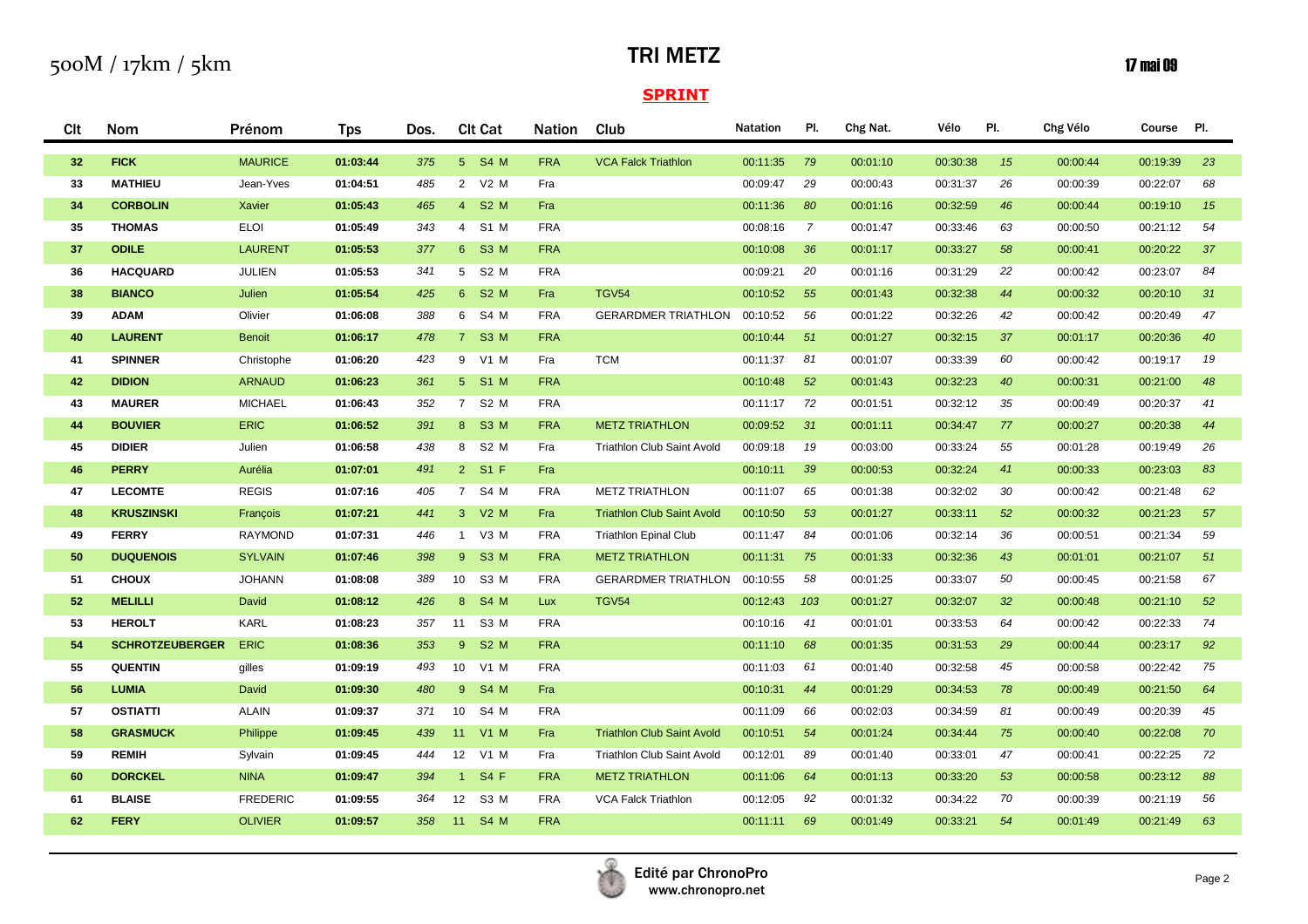## TRI METZ

## $\mathbf{17}$  mai 09

| Clt | <b>Nom</b>           | Prénom              | <b>Tps</b> | Dos. | <b>CIt Cat</b>                      | <b>Nation</b> | Club                        | <b>Natation</b> | PI. | Chg Nat. | Vélo     | PI. | Chg Vélo | Course   | PI. |
|-----|----------------------|---------------------|------------|------|-------------------------------------|---------------|-----------------------------|-----------------|-----|----------|----------|-----|----------|----------|-----|
| 63  | <b>REMY</b>          | <b>BAPTISTE</b>     | 01:10:05   | 340  | 10 S2 M                             | <b>FRA</b>    |                             | 00:12:53        | 109 | 00:01:57 | 00:33:44 | 62  | 00:00:56 | 00:20:37 | 42  |
| 64  | <b>NENNIG</b>        | franck              | 01:10:08   | 489  | 12 <sup>7</sup><br><b>S4 M</b>      | <b>FRA</b>    |                             | 00:10:37        | 47  | 00:01:44 | 00:33:53 | 65  | 00:01:06 | 00:22:49 | 78  |
| 65  | <b>BLANCO GARCIA</b> | Renaud              | 01:10:17   | 430  | S3 M<br>13                          | <b>FRA</b>    | <b>TROC</b>                 | 00:08:31        | 10  | 00:01:06 | 00:34:09 | 67  | 00:00:52 | 00:25:41 | 123 |
| 66  | <b>POINSIGNON</b>    | <b>VIRGINIE</b>     | 01:10:25   | 367  | S3 F<br>$1 -$                       | <b>FRA</b>    |                             | 00:11:50        | 86  | 00:01:51 | 00:35:53 | 90  | 00:00:52 | 00:20:01 | 28  |
| 67  | <b>MORINEAU</b>      | Olivier             | 01:10:28   | 443  | 13<br>V1 M                          | Fra           | Triathlon Club Saint Avold  | 00:13:28        | 122 | 00:01:16 | 00:34:40 | 73  | 00:00:34 | 00:20:33 | 39  |
| 68  | <b>DECHERY</b>       | <b>BERTRAND</b>     | 01:10:34   | 342  | 14<br>V1 M                          | <b>FRA</b>    |                             | 00:11:33        | 77  | 00:02:06 | 00:34:54 | 79  | 00:00:53 | 00:21:11 | 53  |
| 69  | <b>BOUDOUARD</b>     | remy                | 01:10:39   | 434  | 13<br>S4 M                          | <b>FRA</b>    | Tri Laneuveville            | 00:11:34        | 78  | 00:01:22 | 00:33:44 | 61  | 00:00:50 | 00:23:10 | 87  |
| 70  | <b>MASONE</b>        | <b>MELINA</b>       | 01:10:42   | 362  | <b>S4 F</b><br>1                    | <b>FRA</b>    |                             | 00:11:47        | 85  | 00:02:07 | 00:36:06 | 93  | 00:00:28 | 00:20:16 | 34  |
| 71  | <b>BECKER</b>        | <b>JEAN JACQUES</b> | 01:10:51   | 390  | S <sub>2</sub> M<br>11              | <b>FRA</b>    | <b>METZ TRIATHLON</b>       | 00:12:26        | 99  | 00:01:24 | 00:34:21 | 69  | 00:00:35 | 00:22:07 | 69  |
| 72  | <b>BROVEDAN</b>      | <b>ANNE</b>         | 01:10:57   | 355  | 2 S2 F                              | <b>FRA</b>    |                             | 00:10:56        | 59  | 00:01:39 | 00:37:07 | 101 | 00:00:40 | 00:20:37 | 43  |
| 73  | <b>BOUR</b>          | Jean-Michel         | 01:11:07   | 460  | S4 M<br>14                          | Fra           |                             | 00:13:02        | 113 | 00:02:15 | 00:33:25 | 56  | 00:01:10 | 00:21:17 | 55  |
| 74  | <b>MARCHETTI</b>     | Pierre              | 01:11:15   | 482  | $2^{\circ}$<br>$V3$ M               | Fra           |                             | 00:12:27        | 100 | 00:02:16 | 00:34:23 | 71  | 00:01:07 | 00:21:03 | 49  |
| 75  | <b>PERREIN</b>       | Philippe            | 01:11:15   | 440  | S <sub>2</sub> M<br>12              | <b>FRA</b>    | Triathlon Club Saint Avold  | 00:13:04        | 115 | 00:01:24 | 00:33:02 | 48  | 00:00:33 | 00:23:14 | 90  |
| 76  | <b>BENGONE</b>       | olivier             | 01:11:17   | 453  | 15<br><b>S4 M</b>                   | <b>FRA</b>    | asptt triathlon strasbourg  | 00:10:08        | 37  | 00:02:19 | 00:36:14 | 95  | 00:01:01 | 00:21:38 | 60  |
| 77  | <b>GRANDIDIER</b>    | <b>JULIETTE</b>     | 01:11:48   | 400  | CA F<br>$\mathbf{1}$                | <b>FRA</b>    | <b>METZ TRIATHLON</b>       | 00:09:22        | 21  | 00:01:04 | 00:37:54 | 104 | 00:00:39 | 00:22:50 | 79  |
| 78  | <b>BENEDIC</b>       | Jean-Louis          | 01:11:50   | 459  | 14<br>S <sub>3</sub> M              | Fra           |                             | 00:12:01        | 90  | 00:01:48 | 00:35:33 | 87  | 00:01:02 | 00:21:28 | 58  |
| 79  | <b>GUICHARD</b>      | VERONIQUE           | 01:11:53   | 401  | 3 <sup>1</sup><br>S2 F              | <b>FRA</b>    | <b>METZ TRIATHLON</b>       | 00:08:56        | 14  | 00:01:08 | 00:35:06 | 83  | 00:00:39 | 00:26:08 | 128 |
| 80  | <b>FORCA</b>         | Jean-François       | 01:12:10   | 472  | <b>S2 M</b><br>13 <sup>7</sup>      | <b>FRA</b>    |                             | 00:11:11        | 70  | 00:01:59 | 00:34:36 | 72  | 00:01:09 | 00:23:18 | 93  |
| 81  | <b>LUCAS</b>         | Eric                | 01:12:11   | 442  | S <sub>2</sub> M<br>14              | Fra           | Triathlon Club Saint Avold  | 00:12:39        | 102 | 00:01:50 | 00:33:03 | 49  | 00:00:36 | 00:24:05 | 103 |
| 82  | <b>DEL VITTO</b>     | Lionel              | 01:12:12   | 451  | 15 <sub>1</sub><br>S <sub>2</sub> M | <b>FRA</b>    | <b>VITTEL TRIATHLON</b>     | 00:11:57        | 87  | 00:01:24 | 00:34:42 | 74  | 00:00:37 | 00:23:33 | 97  |
| 83  | <b>CHENTRE</b>       | Patrick             | 01:12:30   | 417  | 16<br>S4 M                          | Fra           | <b>NSTT</b>                 | 00:12:03        | 91  | 00:01:18 | 00:35:59 | 92  | 00:00:48 | 00:22:24 | 71  |
| 84  | <b>RAINEY</b>        | <b>KATIE</b>        | 01:12:59   | 368  | 4 <sup>1</sup><br>S <sub>2</sub> F  | <b>FRA</b>    |                             | 00:10:52        | 57  | 00:02:42 | 00:35:59 | 91  | 00:01:35 | 00:21:53 | 65  |
| 86  | <b>GRISOUARD</b>     | Jean                | 01:13:14   | 475  | 16<br>S <sub>2</sub> M              | <b>FRA</b>    |                             | 00:15:38        | 138 | 00:01:02 | 00:33:38 | 59  | 00:01:01 | 00:21:56 | 66  |
| 85  | <b>MICHAUD</b>       | Christophe          | 01:13:14   | 487  | 17 <sup>2</sup><br><b>S4 M</b>      | Fra           |                             | 00:13:05        | 116 | 00:02:24 | 00:33:54 | 66  | 00:00:54 | 00:22:59 | 82  |
| 87  | <b>MORIN</b>         | <b>GILLES</b>       | 01:13:33   | 350  | 15<br>V1 M                          | <b>FRA</b>    |                             | 00:10:24        | 43  | 00:03:36 | 00:34:20 | 68  | 00:01:17 | 00:23:59 | 102 |
| 89  | <b>RIT</b>           | <b>OLIVIER</b>      | 01:13:41   | 411  | $V2$ M<br>$\overline{4}$            | <b>FRA</b>    | <b>METZ TRIATHLON</b>       | 00:12:08        | 94  | 00:01:24 | 00:36:39 | 98  | 00:00:47 | 00:22:45 | 77  |
| 88  | <b>MARTINI</b>       | <b>CHRISTOPHE</b>   | 01:13:41   | 407  | 16<br>V1 M                          | <b>FRA</b>    | <b>METZ TRIATHLON</b>       | 00:11:26        | 74  | 00:02:34 | 00:35:48 | 89  | 00:00:57 | 00:22:58 | 81  |
| 90  | <b>HOFFMANN</b>      | <b>PATRICK</b>      | 01:14:02   | 420  | 17 S2 M                             | <b>FRA</b>    | Sarreguemines Triathlon Clu | 00:10:34        | 45  | 00:03:40 | 00:35:33 | 86  | 00:00:57 | 00:23:19 | 94  |
| 91  | <b>CROISEAUX</b>     | <b>FABRICE</b>      | 01:14:10   | 347  | 17 V1 M                             | <b>FRA</b>    |                             | 00:12:07        | 93  | 00:02:25 | 00:33:09 | 51  | 00:01:46 | 00:24:46 | 112 |
| 92  | <b>THIEBAUT</b>      | <b>VALERIANE</b>    | 01:14:14   | 380  | 2 S3 F                              | <b>FRA</b>    |                             | 00:09:56        | 33  | 00:01:34 | 00:38:16 | 105 | 00:00:44 | 00:23:47 | 99  |
| 93  | <b>DUCHENE</b>       | <b>MARION</b>       | 01:14:48   | 396  | 2 CAF                               | <b>FRA</b>    | <b>METZ TRIATHLON</b>       | 00:08:25        | 9   | 00:01:22 | 00:38:43 | 114 | 00:00:50 | 00:25:30 | 120 |

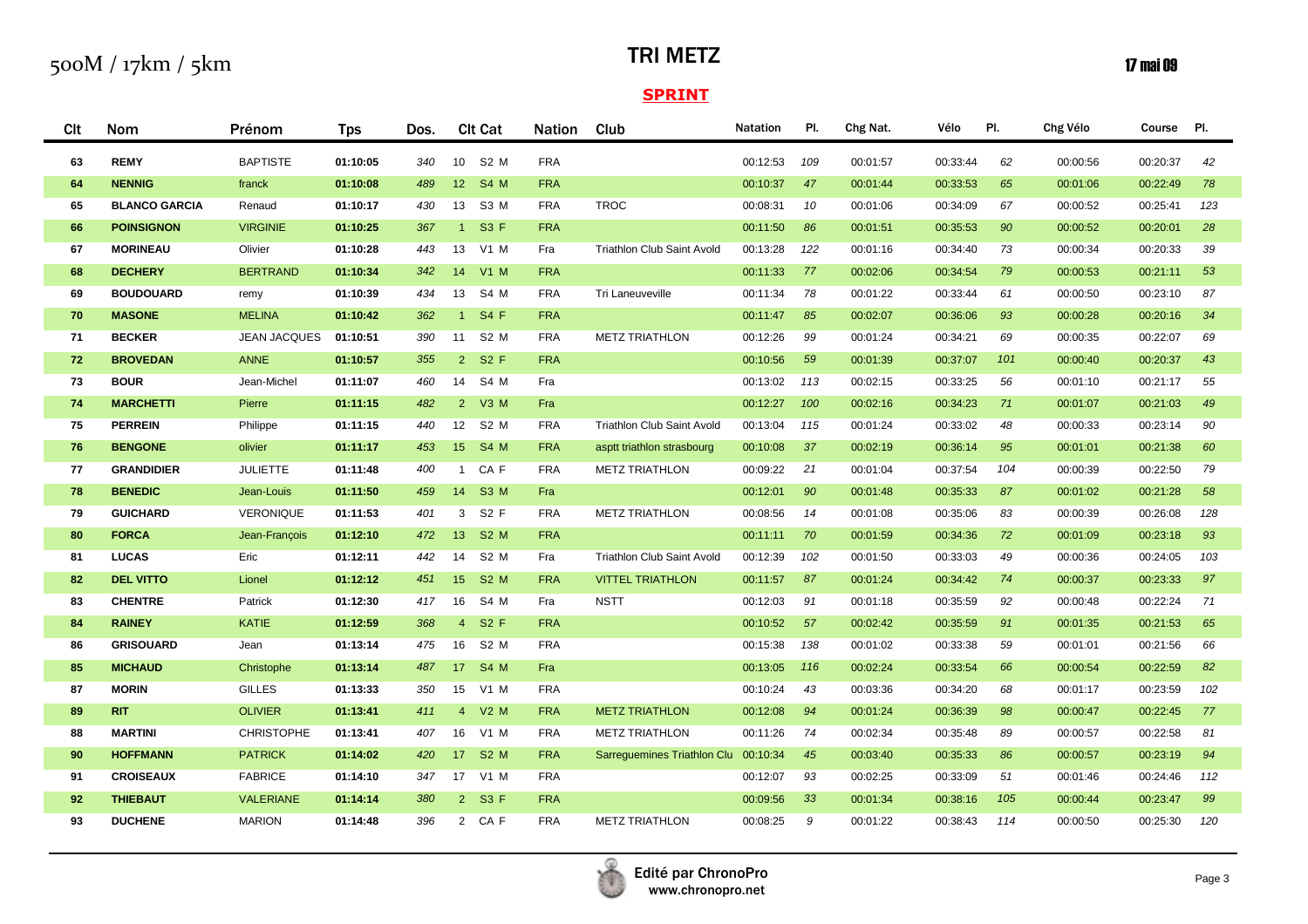## TRI METZ

## $\mathbf{17}$  mai 09

| <b>CIt</b> | <b>Nom</b>         | Prénom             | <b>Tps</b> | Dos. | <b>Clt Cat</b>                      | <b>Nation</b> | Club                        | <b>Natation</b> | PI. | Chg Nat. | Vélo     | PI. | Chg Vélo | Course Pl. |     |
|------------|--------------------|--------------------|------------|------|-------------------------------------|---------------|-----------------------------|-----------------|-----|----------|----------|-----|----------|------------|-----|
| 94         | <b>VAUTHIER</b>    | <b>RAPHAEL</b>     | 01:15:01   | 374  | 6 S1 M                              | <b>FRA</b>    |                             | 00:13:37        | 125 | 00:02:35 | 00:36:43 | 99  | 00:01:05 | 00:21:03   | 50  |
| 95         | <b>DAMANGE</b>     | <b>CHRISTOPHER</b> | 01:15:09   | 363  | 3 CAM                               | <b>FRA</b>    |                             | 00:11:03        | 62  | 00:02:55 | 00:35:30 | 85  | 00:01:03 | 00:24:39   | 110 |
| 96         | <b>MOLLÉ</b>       | Sandra             | 01:15:11   | 488  | 5 S2 F                              | <b>FRA</b>    |                             | 00:10:40        | 49  | 00:01:36 | 00:37:29 | 103 | 00:00:34 | 00:24:54   | 115 |
| 97         | <b>ROUYER</b>      | <b>ANNICK</b>      | 01:15:23   | 414  | 1 V2 F                              | <b>FRA</b>    | <b>METZ TRIATHLON</b>       | 00:13:25        | 121 | 00:01:09 | 00:34:44 | 76  | 00:00:51 | 00:25:16   | 119 |
| 98         | <b>TEMPEL</b>      | Emmanuelle         | 01:15:38   | 454  | 2 S4 F                              | <b>FRA</b>    | triathlon hochfelden        | 00:10:05        | 34  | 00:01:36 | 00:38:46 | 115 | 00:00:47 | 00:24:27   | 106 |
| 99         | <b>RENARD</b>      | Laurent            | 01:15:56   | 494  | 15<br>S3 M                          | Fra           |                             | 00:12:46        | 106 | 00:01:50 | 00:38:21 | 108 | 00:00:31 | 00:22:31   | 73  |
| 100        | <b>CEYRAT</b>      | Alain              | 01:16:34   | 462  | 5 V2 M                              | Fra           |                             | 00:12:27        | 101 | 00:01:49 | 00:36:24 | 97  | 00:01:15 | 00:24:41   | 111 |
| 101        | <b>MOREL</b>       | <b>MELANIE</b>     | 01:16:35   | 437  | 6 S2 F                              | <b>FRA</b>    | Triathlon Club Déodatien    | 00:12:11        | 96  | 00:01:04 | 00:35:05 | 82  | 00:00:59 | 00:27:18   | 134 |
| 102        | <b>SCHIELE</b>     | Léa                | 01:16:44   | 496  | $S1$ F<br>3 <sup>1</sup>            | <b>FRA</b>    |                             | 00:10:12        | 40  | 00:01:18 | 00:38:27 | 111 | 00:00:50 | 00:25:59   | 126 |
| 103        | <b>LAGACHE</b>     | Caroline           | 01:16:57   | 404  | 3 S3 F                              | <b>FRA</b>    | <b>METZ TRIATHLON</b>       | 00:12:16        | 97  | 00:02:11 | 00:38:31 | 113 | 00:00:34 | 00:23:27   | 95  |
| 104        | <b>MATHIOULLOT</b> | Frédéric           | 01:17:21   | 486  | 18 S4 M                             | Fra           |                             | 00:11:59        | 88  | 00:02:13 | 00:38:31 | 112 | 00:01:13 | 00:23:28   | 96  |
| 105        | <b>MUSSELECK</b>   | Déborah            | 01:17:25   | 421  | $7^{\circ}$<br>S <sub>2</sub> F     | <b>FRA</b>    | Sarrequemines Triathlon Clu | 00:12:10        | 95  | 00:01:48 | 00:36:46 | 100 | 00:01:10 | 00:25:32   | 121 |
| 106        | <b>FERRARI</b>     | Fabrice            | 01:17:40   | 471  | <b>S4 M</b><br>19                   | Fra           |                             | 00:14:16        | 133 | 00:02:14 | 00:36:14 | 96  | 00:01:07 | 00:23:50   | 100 |
| 107        | <b>PIERRET</b>     | Jean Marie         | 01:17:54   | 428  | 20<br>S4 M                          | Fra           | <b>TGV54</b>                | 00:16:17        | 141 | 00:01:52 | 00:35:17 | 84  | 00:01:16 | 00:23:14   | 91  |
| 108        | <b>SOUEL</b>       | nicolas            | 01:18:10   | 498  | 16 <sup>1</sup><br>S <sub>3</sub> M | <b>FRA</b>    |                             | 00:13:02        | 114 | 00:01:23 | 00:34:55 | 80  | 00:01:20 | 00:27:30   | 135 |
| 109        | <b>ADJAL</b>       | ALI                | 01:18:21   | 376  | 17<br>S <sub>3</sub> M              | <b>FRA</b>    |                             | 00:14:03        | 132 | 00:02:43 | 00:40:15 | 123 | 00:01:22 | 00:20:01   | 29  |
| 110        | <b>HOLLIDAY</b>    | <b>Neil</b>        | 01:18:34   | 477  | 18<br>$V1$ M                        | Fra           |                             | 00:12:55        | 110 | 00:02:28 | 00:39:11 | 119 | 00:00:49 | 00:23:13   | 89  |
| 111        | <b>BUECHELER</b>   | Claude             | 01:18:42   | 461  | 6<br>$V2$ M                         | Fra           |                             | 00:13:30        | 123 | 00:03:08 | 00:38:18 | 106 | 00:00:40 | 00:23:07   | 85  |
| 112        | <b>BAGREL</b>      | Dominique          | 01:19:13   | 457  | <b>S4 M</b><br>21                   | <b>FRA</b>    |                             | 00:13:16        | 118 | 00:02:44 | 00:36:10 | 94  | 00:01:54 | 00:25:11   | 117 |
| 113        | <b>MICHAUD</b>     | François           | 01:19:30   | 385  | 22<br>S4 M                          | Fra           | Club des Nageurs de Paris   | 00:10:41        | 50  | 00:02:38 | 00:39:28 | 120 | 00:00:48 | 00:25:57   | 125 |
| 114        | <b>AUBOIS</b>      | <b>MARIE</b>       | 01:19:58   | 370  | JU F<br>1 <sup>1</sup>              | <b>FRA</b>    |                             | 00:10:39        | 48  | 00:01:27 | 00:42:34 | 132 | 00:00:43 | 00:24:38   | 109 |
| 115        | <b>CHERIGUI</b>    | djafar             | 01:20:12   | 463  | 23 S4 M                             | <b>FRA</b>    |                             | 00:11:32        | 76  | 00:03:28 | 00:39:11 | 118 | 00:01:28 | 00:24:35   | 107 |
| 116        | <b>BAGREL</b>      | Marion             | 01:20:25   | 458  | <b>S3 F</b><br>4 <sup>1</sup>       | <b>FRA</b>    |                             | 00:13:10        | 117 | 00:01:57 | 00:38:21 | 109 | 00:00:56 | 00:26:03   | 127 |
| 117        | <b>SALZARD</b>     | <b>EMMANUELLE</b>  | 01:20:36   | 344  | S2 F<br>8                           | <b>FRA</b>    |                             | 00:12:43        | 104 | 00:02:35 | 00:38:25 | 110 | 00:01:14 | 00:25:41   | 124 |
| 118        | <b>DAHMEN</b>      | Gilles             | 01:21:05   | 467  | 19<br><b>V1 M</b>                   | Fra           |                             | 00:14:00        | 131 | 00:02:43 | 00:38:58 | 117 | 00:01:08 | 00:24:19   | 104 |
| 119        | <b>OBRINGER</b>    | Sébastien          | 01:21:16   | 490  | 4 CAM                               | Fra           |                             | 00:16:05        | 140 | 00:01:24 | 00:38:19 | 107 | 00:00:52 | 00:24:38   | 108 |
| 120        | <b>COLSON</b>      | philippe           | 01:21:16   | 435  | 7 V2 M                              | <b>FRA</b>    | <b>Tri Laneuveville</b>     | 00:12:58        | 111 | 00:01:39 | 00:38:53 | 116 | 00:00:45 | 00:27:03   | 131 |
| 121        | <b>SCHARF</b>      | <b>DANIEL</b>      | 01:22:11   | 382  | V4 M<br>$\mathbf{1}$                | <b>FRA</b>    |                             | 00:16:42        | 146 | 00:02:37 | 00:35:36 | 88  | 00:01:04 | 00:26:14   | 129 |
| 122        | <b>GUILLEMEAU</b>  | Mickaël            | 01:22:27   | 476  | <b>S1 M</b><br>7 <sup>7</sup>       | Fra           |                             | 00:13:54        | 129 | 00:02:21 | 00:40:26 | 125 | 00:00:34 | 00:25:13   | 118 |
| 123        | <b>AUSSEDAT</b>    | Nicolas            | 01:23:01   | 456  | S3 M<br>18                          | Fra           |                             | 00:12:52        | 108 | 00:02:54 | 00:39:42 | 121 | 00:00:52 | 00:26:44   | 130 |
| 124        | <b>MAROTTE</b>     | <b>ALAIN</b>       | 01:23:13   | 351  | 8 V2 M                              | <b>FRA</b>    |                             | 00:16:55        | 147 | 00:03:28 | 00:37:24 | 102 | 00:01:30 | 00:23:57   | 101 |